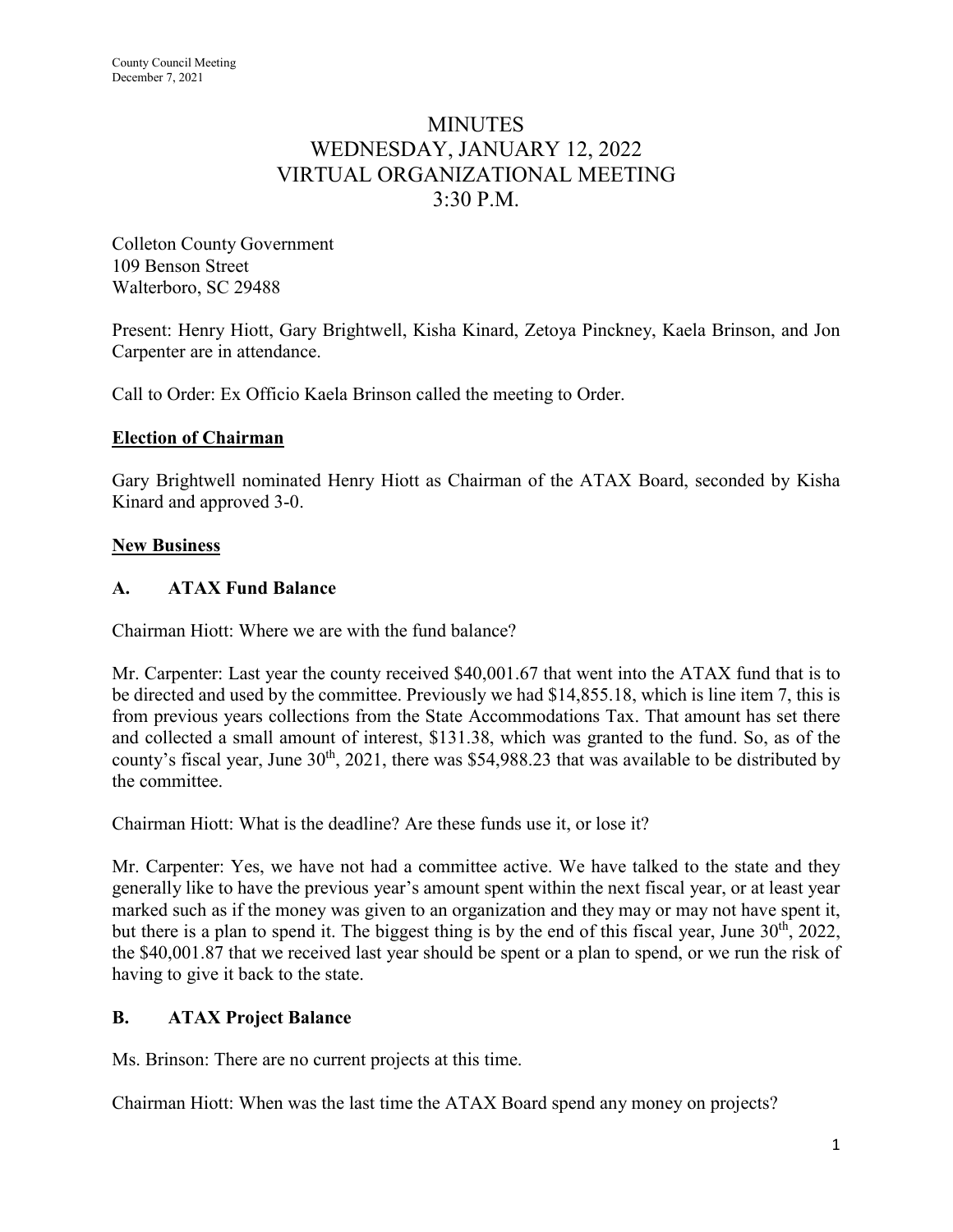Mr. Carpenter: It has been prior to 5 years.

Chairman Hiott: The current balance of \$50,000, is that something we have accrued in the past year or past five years?

Mr. Carpenter: The \$40,000 is what we have picked up in the past year, and the previous 4 years we have picked up very little if any. The way this works is the first \$25,000 remains with the county and supports overall county operations, and anything over gets distributed. Prior to this last year we had not collected anything over the \$25,000 in accommodations tax.

Chairman Hiott: The last time this board did meet, were there any projects that were on the radar?"

Ms. Brightwell: I think we are all kind of new to this board.

Ms. Brinson: I am not aware of any, and we do not have any current projects.

Chairman Hiott: I am sure this money has to be spent for specific purposes, do we know what those constraints are for us?

Ms. Brinson: there are guidelines on our applications, and I also linked the state guidelines on our website. They basically state that we would need to directly benefit an increase in tourism here in Colleton County, which is explained as individuals over 50 miles traveling to Colleton County. Any and all projects would have to benefit us in that way. There are limitations on the type of projects, we have listed those categories on our application.

Chairman Hiott: I will open this up to the rest of the board, does anyone know of any needs that we have at this time that could benefit from this fund?

Ms. Brinson: Keep in mind that these do have to be non-profit organizations.

Ms. Brightwell: I have some experience when I was at the Museum in applying to the city's accommodations tax, but I have not had a chance to review the county's accommodations tax guidelines, but I am sure they are similar. Just some things to think about that have been funded in the past from a city stand point, the bike race. This brings people from over 50 miles away and increases hotel stays in the county. The fund has to be spent on a project that would bring individuals from over 50 miles away to come in and patronize a business or something in Colleton County.

Chairman Hiott: I am sure there are several places in town that could use the money like the museum, The Artisans Center, and the rice festival.

Ms. Brightwell: These organizations do have to apply and come up with a plan to spend the money, it is not arbitrarily given. They would have to come up with a plan that would bring individuals into the county and there is some reporting in that.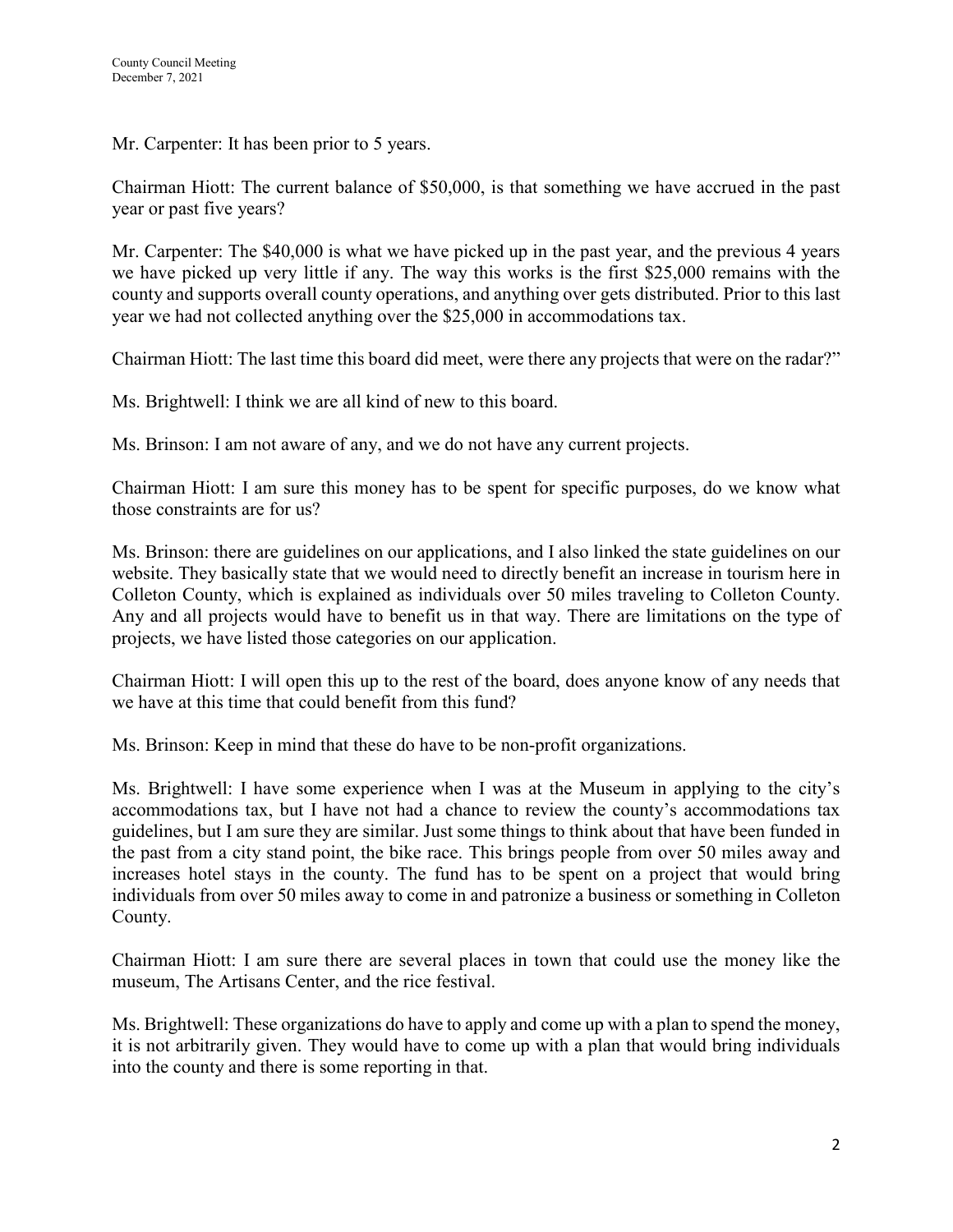Chairman Hiott: Maybe we can reach out to the Press and Standard and let them know that we do have some money. Do we already have a process for individuals to apply?

Ms. Brinson: Yes, on our county page we do have an application which can be found at [www.colletoncounty.org/atax.](http://www.colletoncounty.org/atax) I have sent this to the Press to announce on their social media outlet and I have posted it to the announcements on the county website.

Chairman Hiott: Stated that everyone on the board should review the guidelines provided on the website.

# **C. ATAX Yearly Report**

Chairman Hiott: This was reviewed earlier in the meeting when we discussed fund balance.

## **D. 2022 Accommodations Tax Advisory Board Meeting Schedule**

Chairman Hiott: Do our by-laws tell us how often we are to meet?

Ms. Brinson: Since it has been so long since we have had a board, we will have to adopt a new set of by-laws. Just to keep this in mind, our deadlines moving forward for applications are March  $31<sup>st</sup>$  and September  $31<sup>st</sup>$ . I know that this year is a little bit different since we are just organizing an advisory board again. We will be reviewing applications twice a year.

Chairman Hiott: We need to meet sometime in April after we have received applications, so that we can make our decisions before the June deadline.

Ms. Brightwell: Is there anything prescribed stating just how close we can be to that deadline?

Ms. Brinson: Not to my knowledge. I have not read that there is any time frame to meet after receiving an application.

Ms. Brightwell: Stated that with the city the projects would have to be presented to council. Is this something that you foresee us having to do?

Ms. Brinson: Stated that the process would be that the applicant(s) would need to present the project to the board so that if there is any questions they would be addressed at this time. After this this the projects would then go to County Council for their approval of the project.

Ms. Pinckney: Asked, "If we do not get applications in as fast as we think we may then what are the next steps for meeting and advertising to get the word out about this opportunity."

Ms. Brinson: Stated if anyone has any ideas please let me know. Of course we have word of mouth, getting this information out there to individuals. I can also run another ad in the newspaper and on the Press & Standards social media page.

Everyone agrees social media is the best way to get the word out there.